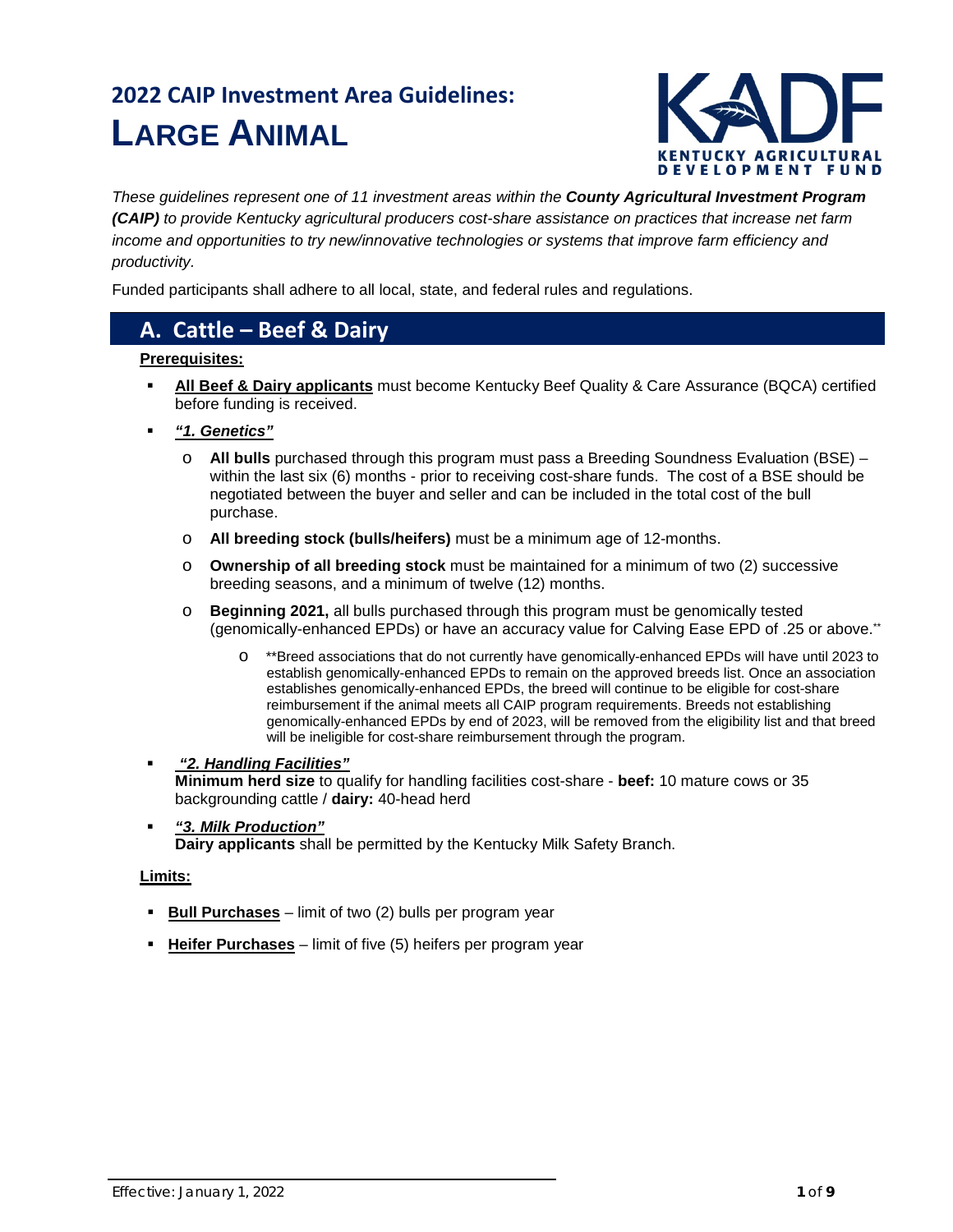#### **Eligible Cost-share Items (Cattle – Beef & Dairy):**

#### 1. **Genetics**

- a. Bulls (purchase only) / Semen for A.I.
	- i. Expected Progeny Differences (EPDs) must be certified to meet the requirements set forth in the state EPD standards in Appendix A.
	- ii. Must qualify within one of the two bull type categories selected by the producer at the time of application.
	- iii. Limited to reimbursement for two (2) bulls per program year.
	- iv. **Beef:** When selecting bulls/semen for each of the four bull type categories, the following traits must be met to qualify:
		- 1. **Balanced Trait Bulls**, the EPD requirements must be met for calving ease, milking ability, and either weaning weight or yearling weight guidelines. *An alternative method can be used that requires the bull to meet the minimum calving ease EPD and minimum maternal index that is specific to the breed, if available.*
		- 2. **Carcass Merit Bulls** must meet minimum calving ease and index value that are breed specific, if available.
		- 3. **Heifer Acceptable Bulls** will have to meet minimum calving ease and either weaning weight or yearling weight guidelines.
		- 4. **Terminal Bulls**, the EPDs shall meet the calving ease and either weaning weight or yearling weight guidelines, depending on the targeted market.
	- v. **Dairy:** Use the Lifetime Net Merit Index when selecting [\(http://aipl.arsusda.gov/reference/nmcalc.htm\)](http://aipl.arsusda.gov/reference/nmcalc.htm)
		- 1. This score is an economic index based on milk, fat, protein, somatic cell score, productive life, daughter pregnancy rate, calving ability, udder, feet and legs, and body size.
		- 2. Semen purchased from artificial insemination (AI) organizations must be from bulls in the upper 20% (80th percentile) for their respective breeds.
		- 3. Natural service bulls must have sires that are in the upper 20% and dams in the upper 30% (70<sup>th</sup> percentile) for their respective breeds for the Net Merit Index.
- b. Testing: DNA, genomics, semen
- c. Whole herd or individual animal disease diagnostic testing (live animal only)
- d. Artificial Insemination
	- i. Estrus synchronization
	- ii. AI Procedure
	- iii. AI School
	- iv. AI Pharmaceuticals
	- v. AI Equipment, *excluding liquid nitrogen, gloves, sheaths and other consumables*
- e. Embryo transfer work
- f. Heifers Bred or open heifers
	- i. Applicant must submit Heifer Affidavit Producer Report for heifer purchases and include documentation of veterinary examination
	- ii. All heifers purchased shall have been developed following the minimum guidelines outlined by the University of Kentucky and the Kentucky Department of Agriculture's "Herd Builders" replacement heifer program (Appendix B)
	- iii. Beginning in 2019: Heifers under 30 months of age purchased with a calf are eligible, but do not require pelvic measurement and tract scores.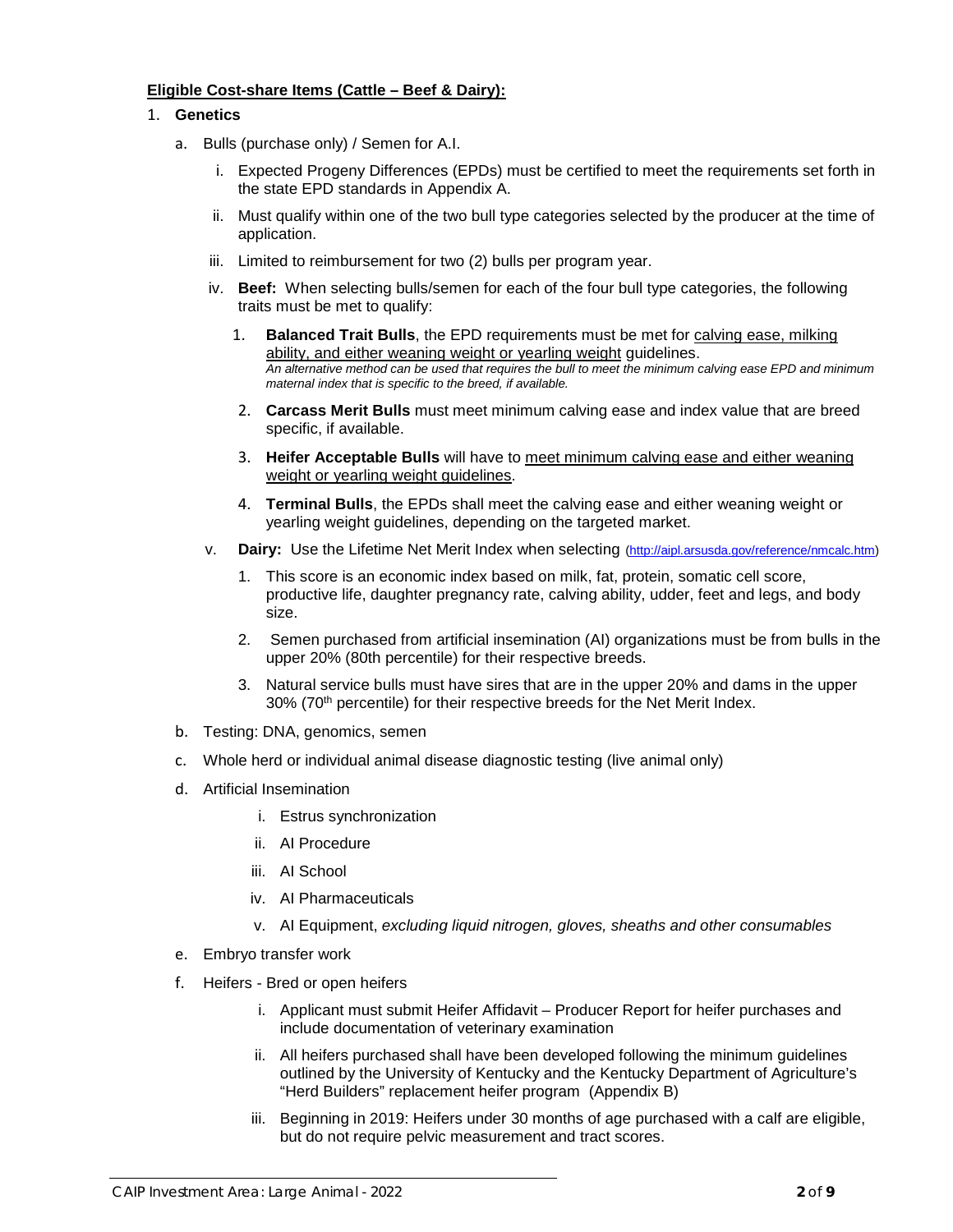- iv. Limited to reimbursement for five (5) heifers per program year
- g. Herd pregnancy checks
- h. Vaccines

#### 2. **Handling Facilities –**

including secure lots or pens for holding, sorting, bulls, calves

- a. Commercial headgate, headlock stanchions
- b. Chutes holding, squeeze, curved or offset working, loading
- c. Crowding tub and gate
- d. Gates, corral panels and materials for pens
- e. Treatment stall or pens
- f. Scale
- g. Flooring: Gravel, filter fabric, concrete and contracted site preparation
- h. Catch lanes, management rails
- i. Feedways, forage/TMR mixers, feeding equipment systems
- j. Creep gate, creep feeder, mineral feeder, feed bunk (including portable), trough
- k. Filter fabric pads for heavy use areas
- l. Animal waste handling and distribution equipment (excluding motorized vehicles) or custom services
- m. Misting / sprinkler systems, cooling fans, cattle back rubs
- n. Temporary or Permanent Shade (excluding trees) material costs necessary for construction of temporary or permanent shade for cattle, including shade cloth
- o. Calf hutches, palpation rails, hoof trimming chute or table, free-stall mattresses including waterbeds, specialized equipment for bedding free stalls, and footbaths
- p. Freeze branding supplies; ear tagging and tattoo equipment
- q. Castration tools, including banders
- r. Pneumatic darts, remote injection methods for herd health
- s. Fly traps, fly tags, hand sprayers
- t. Cost of having a Nutrient Management Plan or Comprehensive Nutrient Mangement Plan developed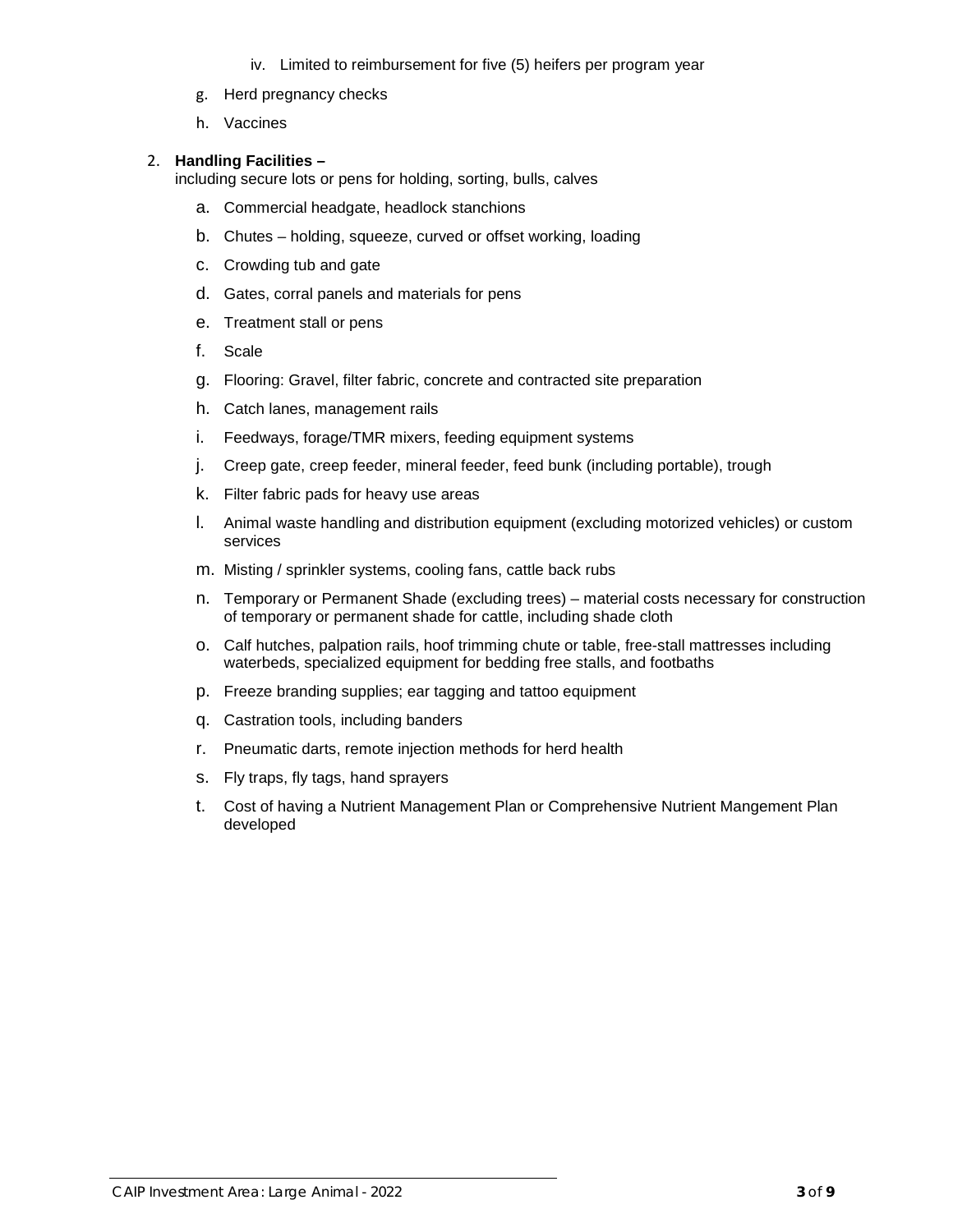#### 3. **Milk Production**

- a. Milking equipment and generator, including robotic milker
- b. Cooling and raw milk storage equipment
- c. Pasteurization equipment
- d. Equipment service check-up and/or system analysis
- e. Animal waste handling and distribution equipment (excluding motorized vehicles) or custom services
- f. Rubber flooring or concrete for heavy cow and human traffic area
- g. DHIA testing
- h. Somatic cell testing tools, kits
- i. Milk weigh meters / weigh jars
- 4. **Education**  Cost of participation in a master-level agricultural education program (e.g. Master Cattleman, etc.)
- 5. Biosecurity signage

#### **Exceptions/Limitations:**

 **Buyer/Seller Clause:** A producer shall not participate as a buyer and seller (of that sex of breeding livestock) within the same program year.

Meaning – if one producer sells Bulls to producers that participate in CAIP, they shall not receive costshare on the purchase of Bulls within the same program year – this statement also applies to Heifers.

- **Emergency Early Release Clause**: The local program administrator shall reserve the right to approve an early release, if it is determined that an animal, due to physical or disposition problems, is no longer considered sound for breeding purposes. The local program administrator can require the animal to undergo an examination by a licensed veterinarian to assist in determination.
- **Replacement Bull:** In the event that a producer retains female offspring sired by a cost-shared bull for use as breeding stock, then the cost-shared bull may be sold and replaced by another bull of equal or greater value. The replacement bull **shall not** be eligible for additional CAIP funds.

#### **Exclusions:**

The intent of genetics investments is to aid producers in bringing superior genetics into their herd.

Cost-share shall not be provided for animals traded or sold between producers who have co-mingled herds or share sires. This includes the use of a third party to buy/sell the same animals from the comingled herd.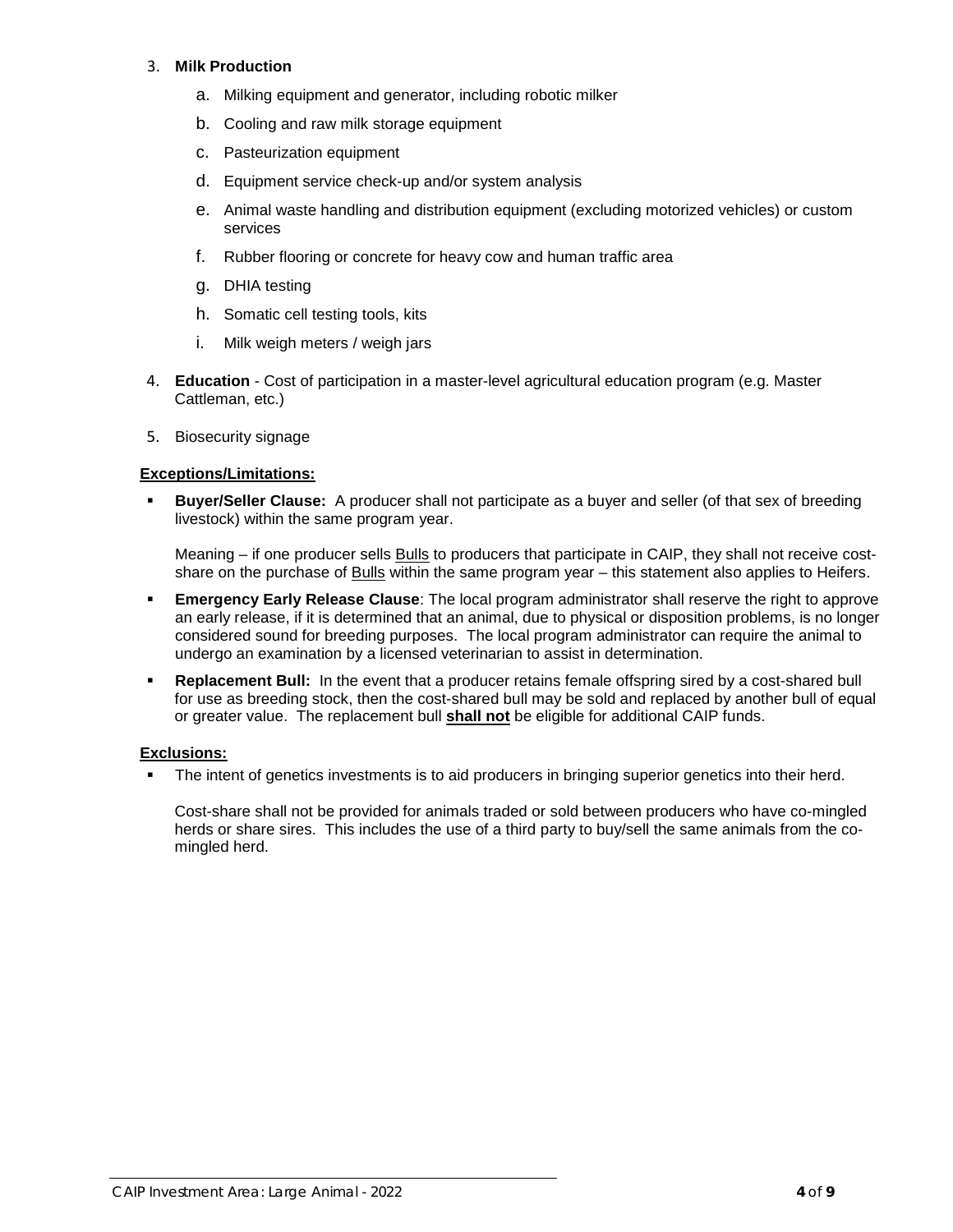### **B. Equine**

#### **Eligible Cost-share Items:**

- 1. Genetics:
	- a. Purchase of breeding stock / semen
	- b. Artificial Insemination
		- i. AI Procedure
		- ii. AI Equipment, *excluding liquid nitrogen, gloves, sheaths and other consumables*
	- c. Embryo transfer work
- 2. Equine exerciser equipment (excluding motorized vehicles)
- 3. Temporary or Permanent Shade (excluding trees) material costs necessary for the construction of temporary or permanent shade for livestock
- 4. Cooling fans, shade blankets
- 5. Face masks, fly traps, fly tags, hand sprayers
- 6. Mare/foal monitoring system (including alerts, camera, and contracted installation services)
- 7. Vaccines
- 8. Disease diagnostic testing (live animal only)
- 9. Animal waste handling and distribution equipment (excluding motorized vehicles) or custom services
- 10. Hay mangers
- 11. Castration tools, including banders
- 12. Cost of having a Nutrient Management Plan or Comprehensive Nutrient Mangement Plan developed
- 13. Cost of participation in a master-level agricultural education program
- 14. Biosecurity signage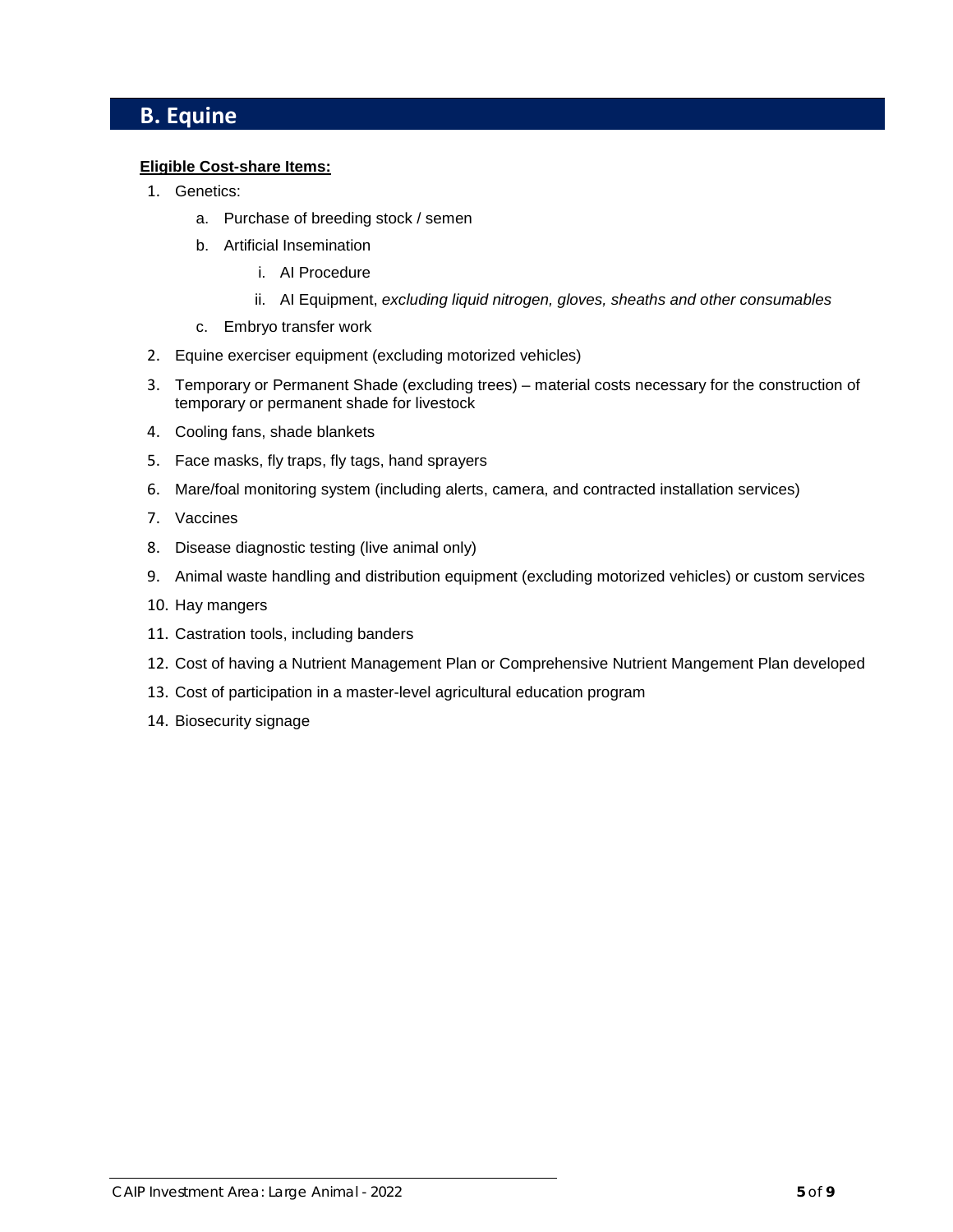### **Appendix A: Expected Progeny Differences**

#### **Beef Sire Selection for Cattle Genetic Improvement Program**

*(Updated 2/23/2022)*

### **Introduction**

The overall goal of the beef operation should be to increase net income. Net income is a balance between how much is spent on the operation and how much income the operation generates. Therefore, beef producers need to focus on increasing income while minimizing additional cost or reduce cost while trying to maintain income. Although this practice pertains to the entire beef operation, this program is to assist in selecting a bull that helps achieve this goal.

Two practices are available to improve the genetics of commercial beef operations: crossbreeding and individual bull selection. Crossbreeding has a major economic impact on your herd and should be practiced by commercial cattlemen (additional information is available in ASC-168, available at your county Extension office); however, this program does not require crossbreeding.

When looking for a bull to purchase for your operation it is important to realize that as you make progress to improve one trait you often lose ground in another trait. For example, as we select for increased growth, which has a positive impact on income, we usually inadvertently increase the mature size and maintenance costs of our cows through retaining replacements. Finding the balance between the productivity level of the cow (growth and milk) and the required energy to maintain her is very difficult and, if not done properly, will likely result in decreased reproduction. Research has shown that cow efficiency is dependent on the level of nutrition that they receive. Larger high-producing cows are the most efficient in very lush, high nutritional environments (Average Kentucky forages would not support this level of productivity) and smaller low-producing cows are the most efficient in limited nutritional situations. Under optimum nutrition there are very little differences between the breed types. Before you buy a bull it is important to consider what you want to produce and what resources (primarily nutrition) you have available.

### **Bull Purchasing**

When purchasing a bull there are four primary characteristics that should be assessed: reproductive soundness; structural soundness; visual evaluation; and performance characteristics.

- *Reproductive Soundness*  For a bull to have any value to a beef producer he must be reproductively sound. The best means to determine the reproductive soundness of a bull is through a breeding soundness examination (BSE). If a bull passes his BSE he should have the physical capability to breed and settle cows. This exam does not measure desire and bulls should be observed for their interest in females in heat. *To receive cost-share money bulls must pass a BSE.*
- *Structural Soundness* To be an efficient breeder a bull must be structurally sound. This means that he should move without pain or discomfort and should have appropriate angles at weight bearing joints. *There are no requirements for structural soundness; however, producers should evaluate bulls for soundness to avoid problems with breeding and future problems in replacement females.*
- *Visual Evaluation* Many traits that are important to beef producers can only be evaluated through visual observation. These include, but are not limited to: disposition, horned/polled, color, muscling, body capacity, structure, sheath, and testicular development. *There are no requirements for visual appraisal; however, producers are encouraged to carefully evaluate bulls for visual traits that are of economic or functional importance to them.*
- *Performance Characteristics* The primary reason for purchasing a bull is the expected performance of his calves. If replacement females will be retained then this decision should not be short sided, because the impact will be long lasting. Breeds differ on their level of productivity; therefore, the first decision will be on breed type. Once a breed is determined, selection between bulls for performance should be based on the Expected Progeny Differences (EPDs), whenever possible (For more information on EPDs please see ASC-141). There is no such thing as the "Best Bull"; each individual beef producer must make that determination based on what they want to get from the bull. *Guidelines have been developed for four specific bull types. Producers must select what type of bull they will purchase (2 choices can be made) on their application then purchase a bull that meets the requirements for that bull type.*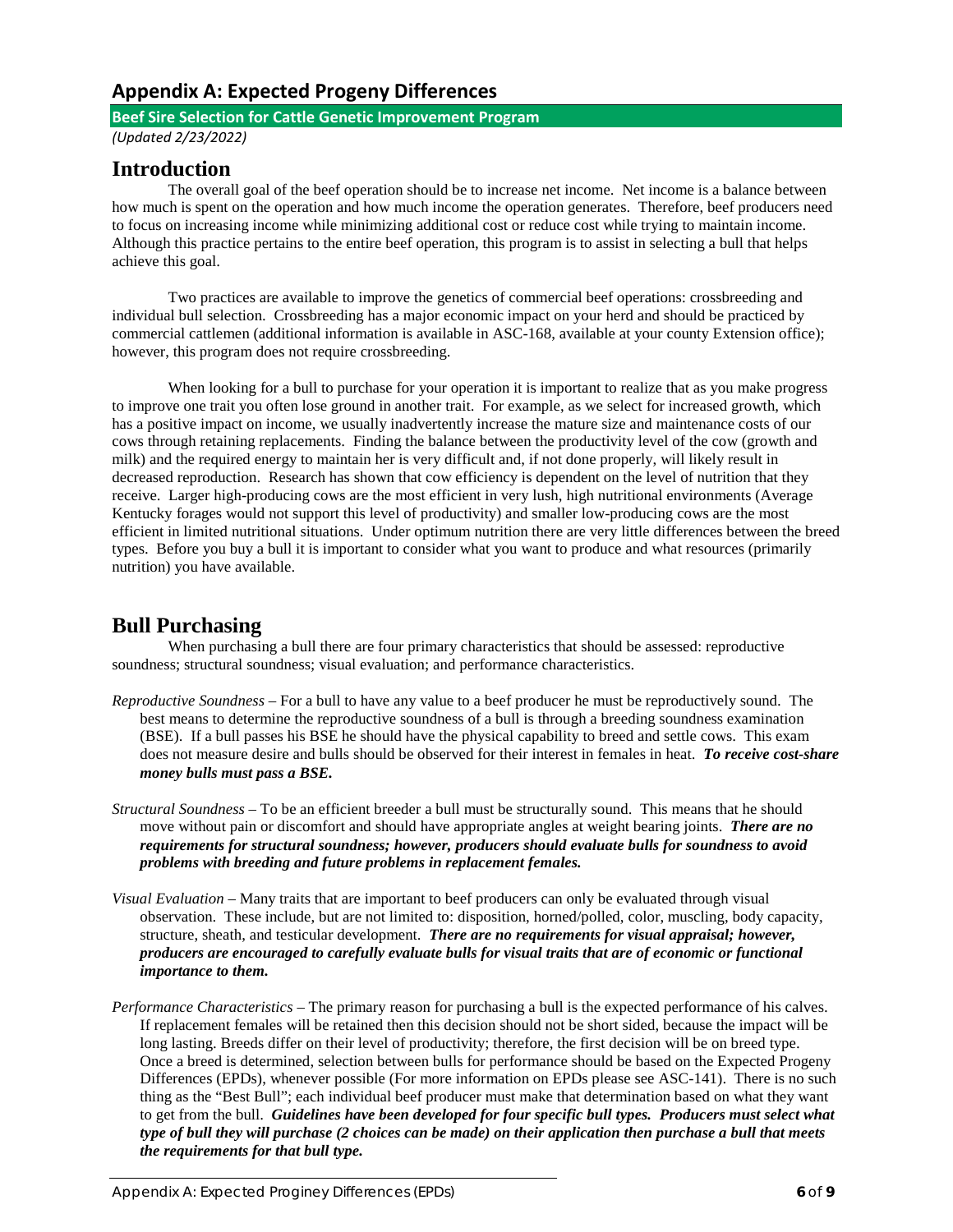#### **Conclusions**

Crossbreeding and bull selection have very important long-term economical impact on your herd. Selecting the right bull for your operation is a decision that includes setting production goals, analyzing your resources and management, and then locating the bull that best fits your situation. If done properly this process will take time and effort on your part, but the rewards can be significant.

#### **How to determine if a bull qualifies for the program:**

1. All bulls must have genomically enhanced EPD\* or have a minimum accuracy value of .25\*\* for the Calving Ease Direct EPD. Contact the breed association if you are unsure of the bull's status.

\*If the breed you wish to purchase does not have genomically enhanced EPDs they will be exempt from this requirement through 2022. If your breed does offer genomically enhanced EPDs there are no exceptions. Starting in 2023 all bulls of all breeds will be required to have genomically enhanced EPDs. \*\*This value is reduced from 2021.

2. All categories require that the bull meet a minimum Calving Ease or maximum Birth Weight EPD. If the breed you are using computes Calving Ease EPDs then that is the EPD that must be used. The bulls EPD must be equal to or be greater than the value listed for that category. If the breed does not compute Calving Ease EPDs then Birth Weight EPDs will be used. The breeds that use Birth Weight have parentheses around their values. The bulls Birth Weight EPD must be equal to or less than this value.

3. All categories, except Carcass Merit, have a requirement for growth. For Heifer Acceptable and Terminal Sire categories the bull's Weaning Weight **OR** Yearling Weight EPD must be equal to or greater than the value listed. For the Balanced Trait category, the bull's Weaning Weight **OR** Yearling Weight EPD must be equal to or above the minimum EPD **AND** be below the maximum Yearling Weight Value.

4. Only Balanced Trait bulls have a Milk EPD requirement. Bulls must have an EPD that is in between the two values listed. The other three categories have no requirement for milk. If you are purchasing a Heifer Acceptable or Carcass Merit bull and will be keeping back replacement daughters, you should consider the Milk EPD of the bull when making your selection decision. Remember, females that milk more have higher nutritional requirements and should be fed appropriately to maintain good reproduction.

5. Carcass Merit bulls will be evaluated based on their selection index values that reward improved carcass characteristics. Only breeds that offer a selection index that stresses feedlot and carcass merits will qualify for this category. A minimum Calving Ease value is also required.

6. For the Balanced Trait category there is an alternative method that can be used for some breeds. If a breed has a selection index that focuses on performance through weaning with the intent of retaining replacement females then that index may be used. The bull must meet the minimum Calving Ease value and must meet the minimum Index value. Using a selection index is the best selection tool available because it is based on the economic value of the bulls for that category.

For more information there is a video available at your county Extension office or contact your county agent for Agriculture and Natural Resources or Darrh Bullock, University of Kentucky Beef Extension Specialist (859-257 7514 or [dbullock@uky.edu\)](mailto:dbullock@uky.edu).

## **Bull Calculator**

An online tool has been developed to assist producers to determine if a bull qualifies for their desired category. The website is: <http://afs.ca.uky.edu/beef/KBAT>

From the launch page above, you can chose whether you plan to use the calculator to assist in purchasing a bull or if you are a seedstock producer that would like to identify which categories the bulls being sold qualify for. These tools are for your convenience, but you are responsible for putting in the correct values and the University of Kentucky and Kentucky Ag Development Fund is not liable for incorrect designations for any reason.

List of EPDs by bull type is available on-line at [https://www.kyagr.com/agpolicy/2022-Program-](https://www.kyagr.com/agpolicy/2022-Program-Guidelines-and-Applications.html)*[Guidelines-and-Applications.html.](https://www.kyagr.com/agpolicy/2022-Program-Guidelines-and-Applications.html)*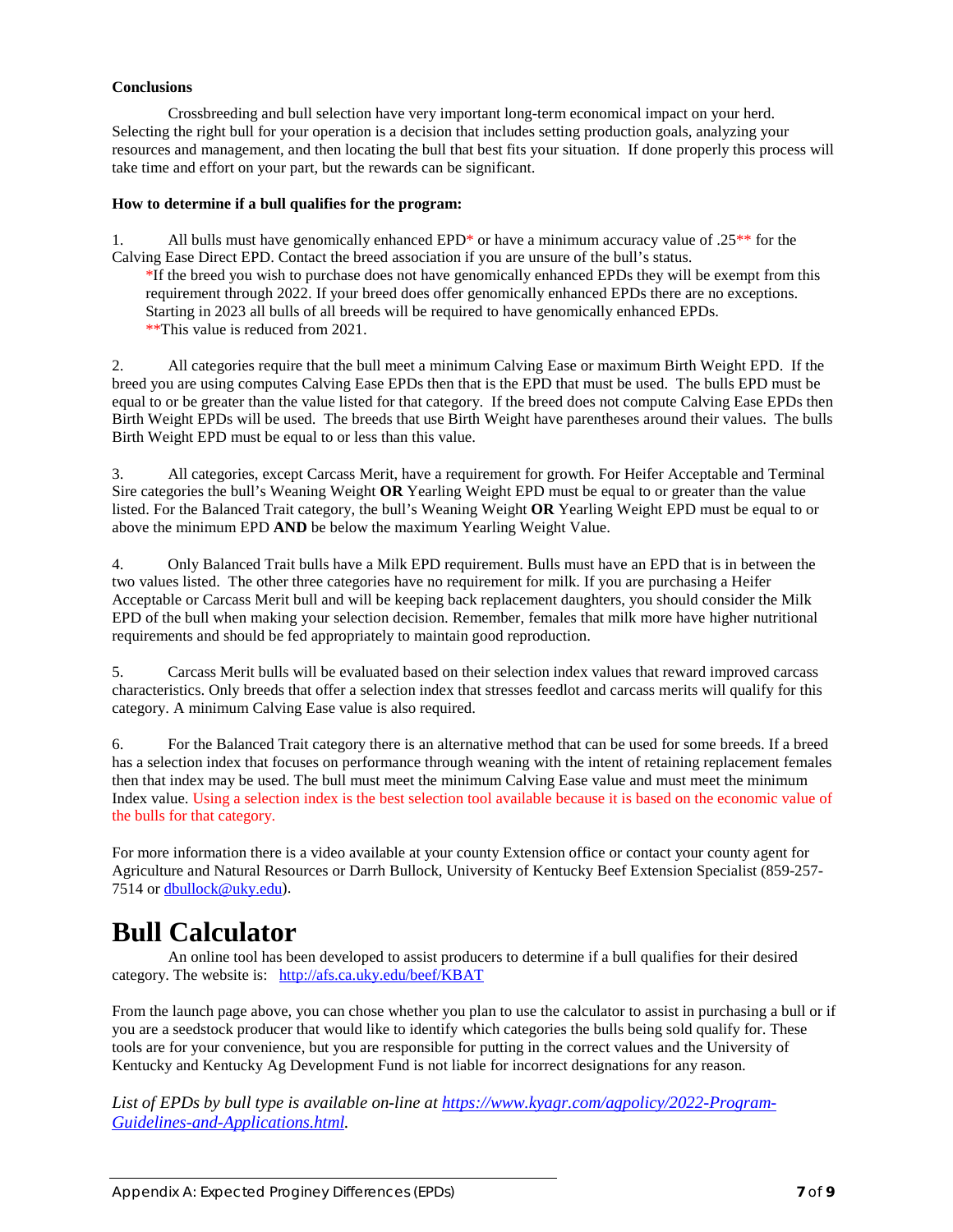### **Appendix B: Heifer Purchases**

#### **Requirements for Heifer Purchases Program - Beef**

[\(http://www.kyagr.com/marketing/beef.html\)](http://www.kyagr.com/marketing/beef.html)

#### **Bred Heifers:**

- 1. All bred heifers must be bred to calving ease bulls based on their EPDs (see Beef Sire Selection for Cattle Genetics Improvement Program). **The EPDs of the service sire must be provided at the time of sale.**
- 2. All bred heifers must be owned by the consignor at the time of breeding.

#### **Open Heifers:**

1. All open heifers must be owned a minimum of 60 days prior to consignment and be a minimum of 12 months of age on sale day.

#### **Vaccination:**

Heifers must be vaccinated for IBR, BVD, PI3, BRSV, Leptospirosis, Vibriosis, (Campylobacter Fetus), and 7-Way Blackleg. Various products may be used on the heifers. Label directions concerning booster vaccinations must be followed. Initial vaccinations and boosters must be administered to all heifers and cannot be given within two weeks prior to sale day. Any intramuscular vaccines should be given in the neck. A veterinarian and/or a signed statement from the producer must validate vaccinations.

#### **Parasite Control:**

All heifers must be treated for internal and external parasites within 45 days of sale. Products for internal parasite control must have a label claim for all stages of the parasite life cycle.

#### **Bred Heifers:**

Consignors guarantee heifers to be safe in calf. If a heifer is proven open by veterinary exam within 30 days after sale, the consignor will replace the heifer or make financial settlement with the buyer. All heifers must have had a yearling pelvic measurement of 150 square centimeters or greater, and/or 18 months old heifers must have a pelvic measurement of 180 square centimeters or greater. Tract score and pelvic measurement work should be done by local vet and statement brought to the sale.

#### **Open Heifers (ready to breed):**

Open heifers that are 15 months of age or less must have a reproductive tract score of 2 or greater on sale day. Heifers that are older than 15 months of age must have a reproductive tract score of 4 or 5 on sale day. Open heifers must be pregnancy checked and certified open. Tract score and pelvic measurement work should be done by local vet and statement brought to the sale. All consignors guarantee that animals are sold as represented. If not then settlement must be made with the buyer.

#### **Blemishes:**

Heifers with active cases of Pinkeye or scars resulting from Pinkeye will not be eligible for sale. Heifers must be polled or dehorned and healed completely by sale day.

#### **Body Condition:**

All heifers must have a minimum body condition score of 5 on sale day. Open heifers must weigh 700 pounds or greater upon check in at the sale.

#### **Sire Requirements:**

Bulls of known ID and breed must service heifers. All service sires must have complete EPD information, with emphasis placed on birth weight and calving ease.